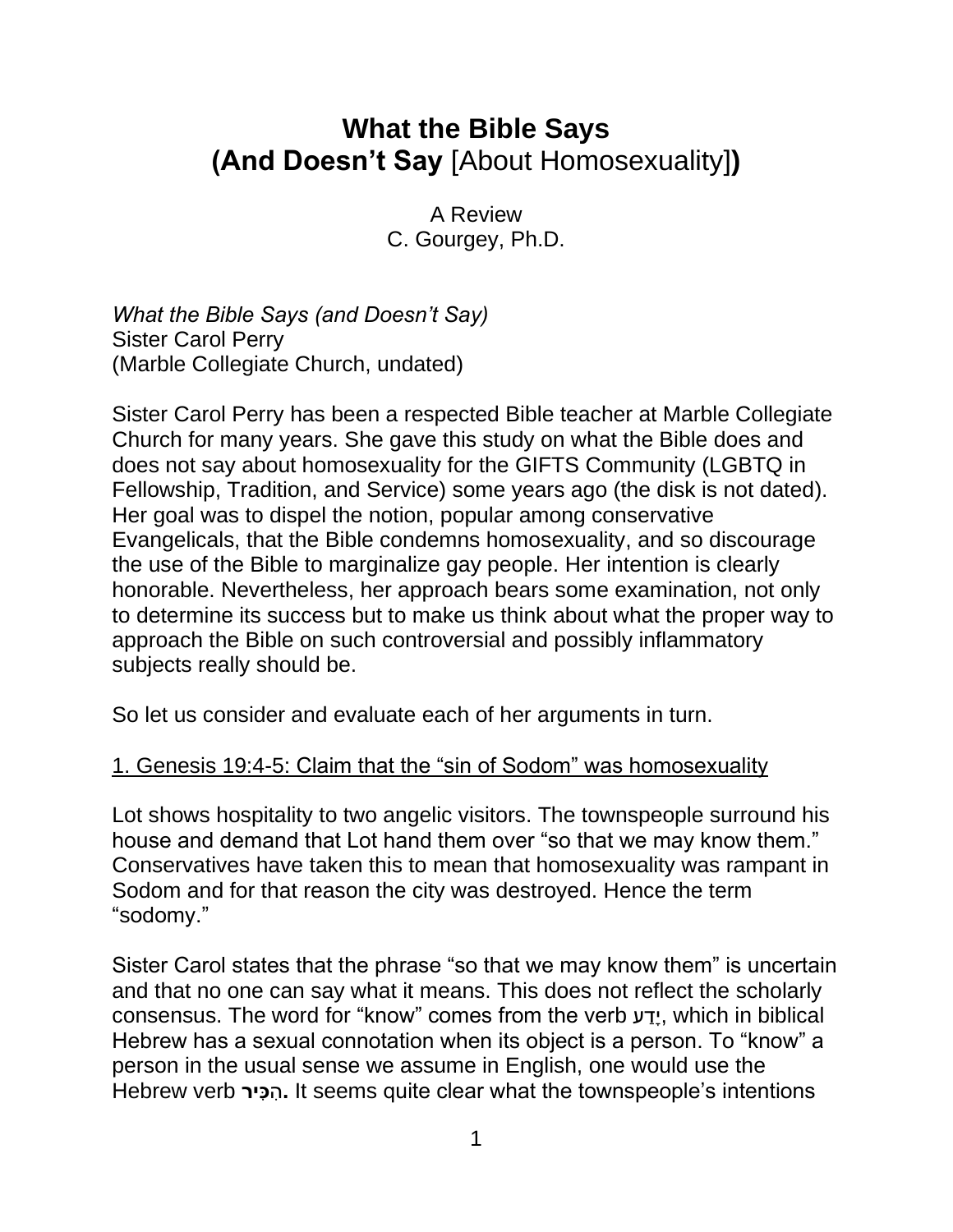were. Nevertheless, the sin here is not homosexuality but inhospitality leading to violence. So I would come to the same conclusion as Sister Carol, but not because the text lacks reference to homosexuality.

### 2. Leviticus 18:22: "You shall not lie with a male as with a woman; it is an abomination"

Sister Carol dismisses this one on the grounds that there are many other prohibitions in Leviticus we do not observe, such as wearing a garment of mixed materials, trimming one's beard, getting tattoos, and so on. I believe this argument is valid and more persuasive than the linguistic analyses she uses elsewhere. However, it runs the risk of relativizing the Bible: what may have made sense to people then no longer does to us now. This issue, which we will return to in the conclusion, leads many to prefer using word analysis to alter the Bible's meaning, but as we will continue to see, that approach does not work and leads to even worse problems.

#### 3. Romans 1:26-27: Condemnation of "unnatural intercourse"

Sister Carol claims we cannot really know what "unnatural intercourse" meant because Paul never defines it. But actually, he does: "men, giving up natural intercourse with women, were consumed with passion for one another" (Romans 1:27). That is pretty explicit. Sister Carol suggests that Paul may be criticizing people's "use and abuse of each other" or relationships of unequal power, but Paul does not draw such restrictions. Clearly Paul is specifically concerned about relationships in which intercourse with women is replaced by intercourse with men.

Paul's condemnation of homosexuality here is total. He finds it a violation of the natural order God created. Commenting on this section in the *New International Greek Testament Commentary* (Eerdman's, 2016), after a careful analysis of the Greek text the scholar Richard N. Longenecker states:

Paul's attitude toward homosexual behavior could hardly be more adversely expressed. For he condemns it totally — as did also all Jews and all Jewish Christians of his day.... For though it was often asserted by those who practiced it that homosexuality was "natural" — even, as argued both then and today, a legitimate feature of divine creation — Paul viewed such a claim as in direct opposition to the moral order established by God in creation, where only in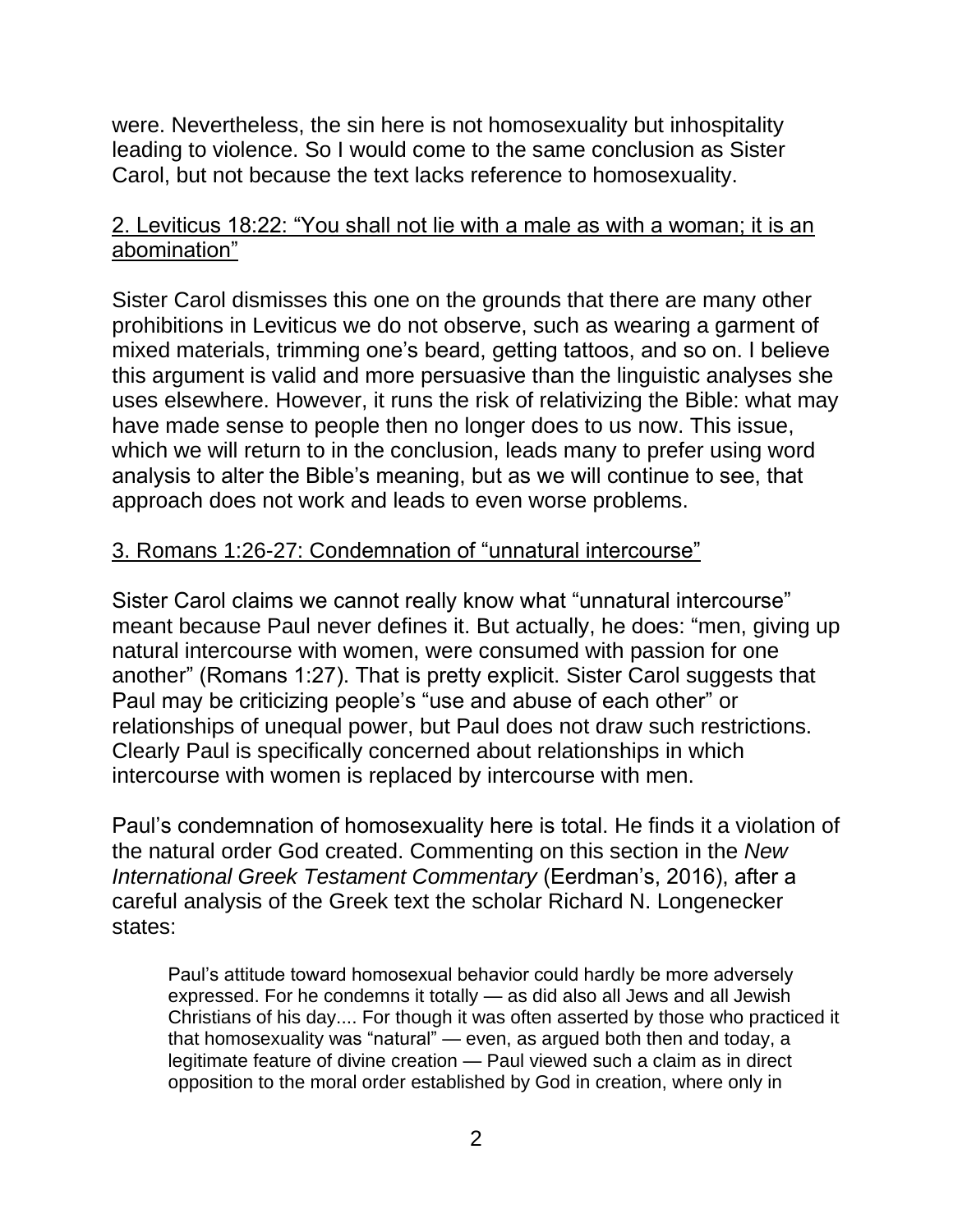marriage do a man and a woman "become one flesh" (Gen 2:24). (NIGTC on Romans, 217, 218)

The claim that Paul is only talking about unequal or abusive relationships, such as pederasty or sexual slavery, does not stand up to a close examination of the text. It states: "the men, giving up natural intercourse with women, were consumed with passion for one another" (Romans 1:27). The phrase "for one another" **(εἰς ἀλλήλους)** implies desire on both sides, meaning a consensual act. And it is not only the act, but the passion itself that is sinful, an unnatural passion leading to an unnatural act. *Nowhere does Paul say anything about unequal power relationships.* That is a modern rationalization. What Paul does talk about is "natural" vs. "unnatural" (Greek: **παρὰ φύσιν,** "contrary to nature") intercourse. It is impossible to draw the conclusion that Paul, were he living today, would not disapprove of same-sex relationships as we know them.

#### 4. 1 Corinthians 6:9: Condemnation of sexual immorality

The two key words in this verse, translated by the NRSV as "male prostitutes" and "sodomites," are **μαλακοί** and **ἀρσενοκοῖται** respectively. Sister Carol asserts that these words are not translatable. Of the first, she says "no one is quite certain how it should be translated." Of the second, she says "nobody but nobody offers a translation which makes any sense." To back up her claim she refers to the Eerdmans Dictionary of the Bible, which says nothing about the first term and offers only this small snippet concerning the second: "the key Greek term involved *(arsenokoítēs)* is rare and of uncertain meaning."

How reliable is this? Sister Carol states that Eerdmans is "probably the greatest dictionary of the Bible that has been put together." This is simply not the case. The proper resource for this kind of word study is a New Testament Greek lexicon. Eerdmans is not a lexicon, but rather a very concise topical reference work. All Hebrew and Greek words are transliterated rather than presented in their original orthography, indicating that the work is not meant for scholars but for the general reader. A professional scholar would not consult a work like Eerdmans for linguistic analysis at a deep level; it just does not have the depth and authority that kind of scholarship requires.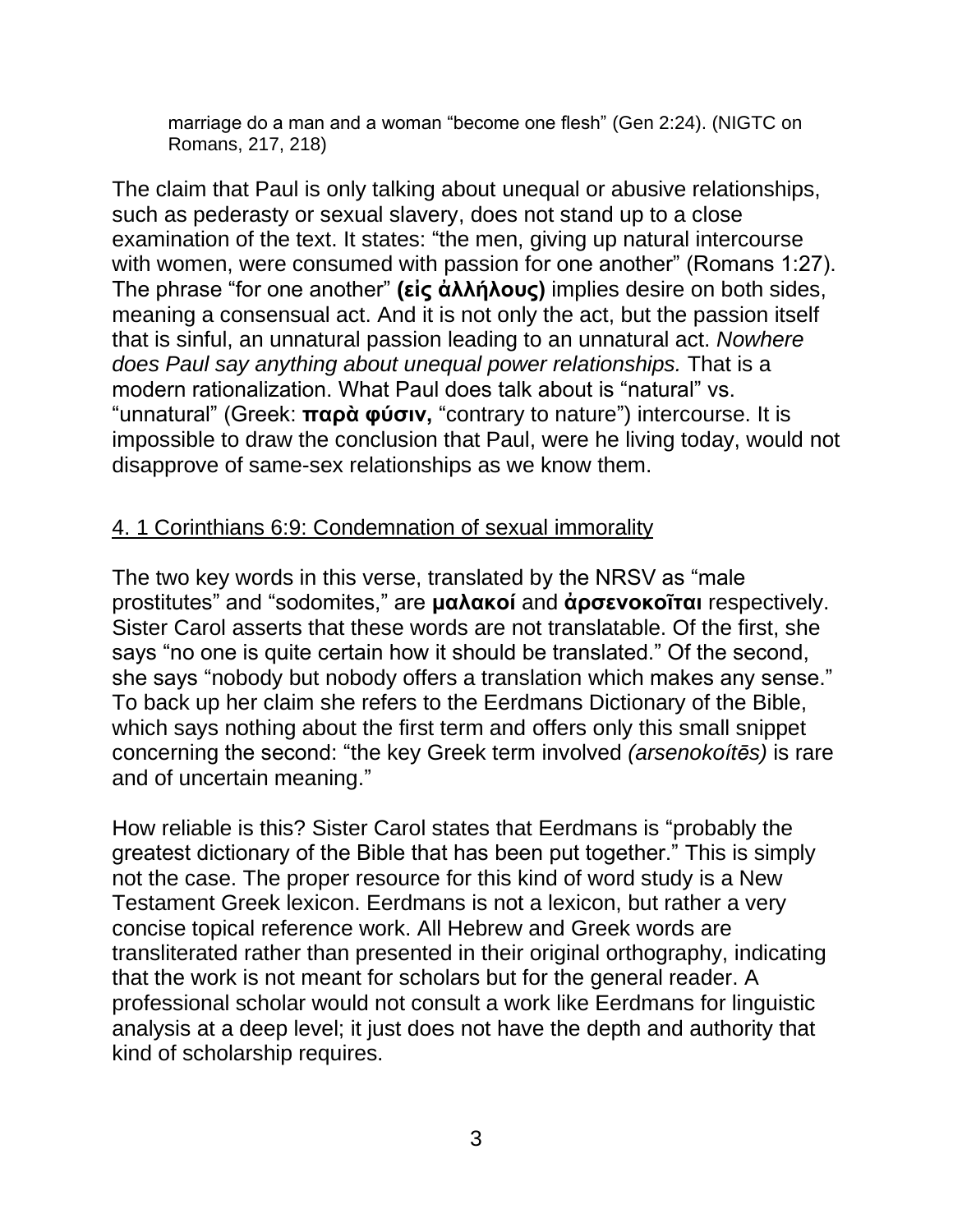The gold standard for biblical Greek lexicons is Frederick William Danker's *Greek-English Lexicon of the New Testament and Other Early Christian Literature* (commonly known as BDAG, for Bauer, Danker, Arndt, and Gingrich, the scholars on whose work this lexicon is based). It has much to say about both terms. As to **μαλακός**, it does sometimes have the meaning "soft," which Sister Carol mentions as a possibility, but especially in conjunction with **ἀρσενοκοίτης** it means the passive partner in a same-sex relationship, and this fits the present context perfectly. BDAG traces this use of the word in several ancient sources.

The second term, **ἀρσενοκοίτης**, which Sister Carol says no one can translate, is actually not a mystery. It is a compound of **ἄρσην**, "male" (cf. Septuagint, Genesis 1:27) and **κοίτη**, "bed," a metonym for sexual activity. It might thus be translated "male-bedder." It refers to a male participant in a same-sex relationship, often the dominant partner and so may complement **μαλακός**. Other respected Greek lexicons, such as Louw and Nida's *Greek–English Lexicon of the New Testament* and the *New International Dictionary of New Testament Theology* (NIDNTTE), concur. The common English term for **μαλακός** is "catamite"; that for **ἀρσενοκοίτης** is "pederast" but it was also used for male homosexual activity in general (e.g. Sibylline Oracles 2:73). And according to BDAG, "Paul's strictures against same-sex activity cannot be explained on the basis of alleged Temple prostitution... or limited to contract with boys for homoerotic service." It is clear from the way these words appear in other sources, as well as how they are used together, that Paul is indeed condemning samesex activity. The claim that we cannot know what these words meant founders on the evidence of scholarship.

And again, Paul cannot be referring only to unequal or abusive relationships since he also mentions "fornicators" (Greek: **πόρνοι**). BDAG defines **πόρνος** (from which we get "pornography") simply as "one who practices sexual immorality."

Since there has been much controversy concerning **ἀρσενοκοίτης**, it is also worth noting that the construction **ἄρσενος κοίτην**, from which this word derives and from where Paul may have gotten it, occurs in the Septuagint (Leviticus 20:13: "If a man lies with a male as with a woman"). There the context is clearly homosexual behavior. There is also a construction **μητροκοίτης,** from **μήτηρ** (mother) and **κοίτη** (bed, again a metonym for sexual activity) and meaning "one who has intercourse with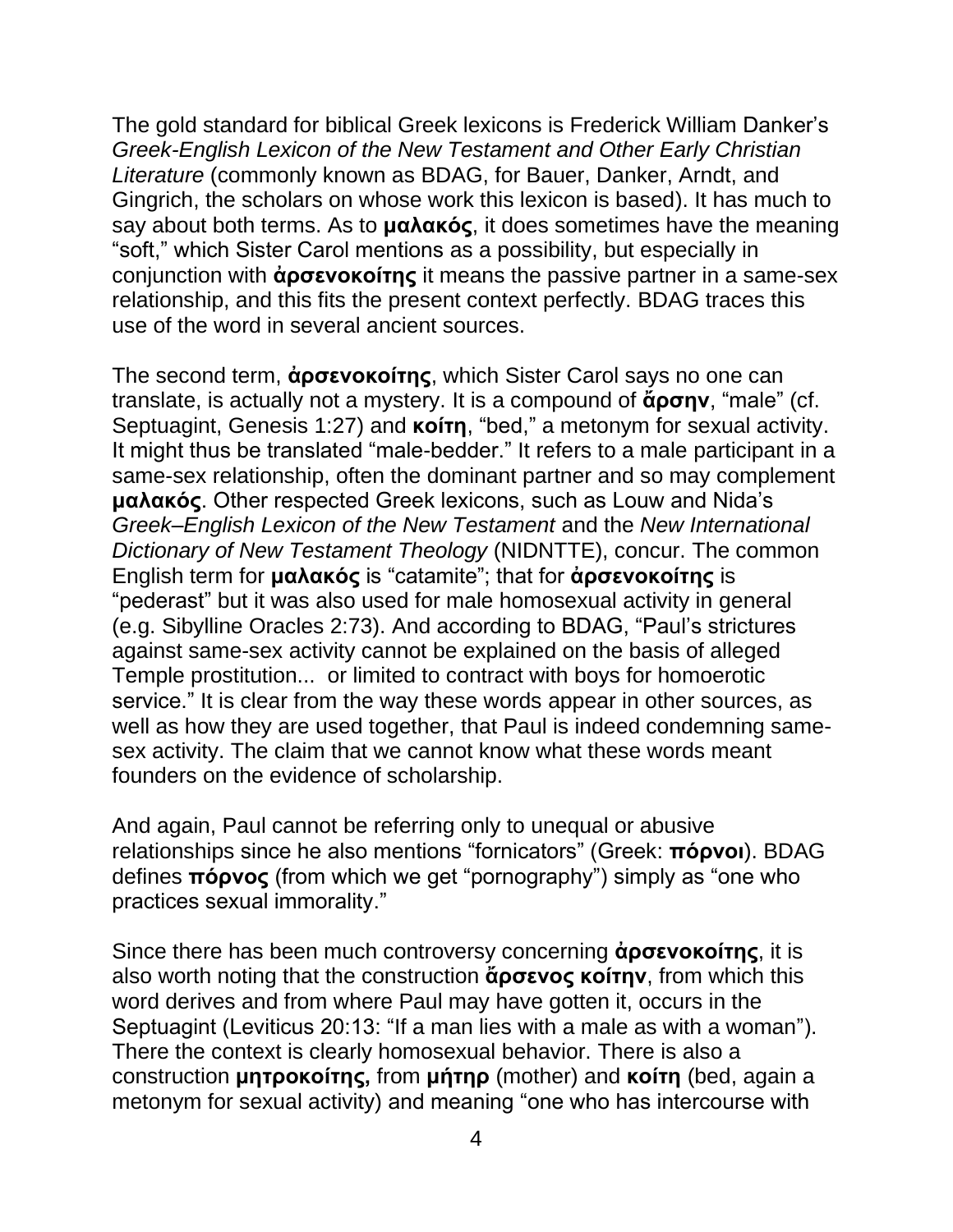his mother" in the work of Hipponax, an ancient Greek poet of the late  $6<sup>th</sup>$ century BCE. It is a parallel construction to **ἀρσενοκοίτης** and clearly precedes Paul. And again, the juxtaposition of **μαλακός** and **ἀρσενοκοίτης** strongly suggests two complementary partners in a homosexual interaction; the two terms shed light on each other. Thus the contention made by some apologists for Paul, that we cannot know the meaning of **ἀρσενοκοίτης,** is simply not plausible.

So while it is true that the word is found very rarely in ancient literature, the evidence we do have leaves little doubt as to Paul's intended meaning.

The word also occurs in 1 Timothy 1:10, but as Sister Carol points out, the letter is pseudo-Pauline and adds nothing new.

## **Conclusion**

The nature of this discussion forces us to confront the question of how we evaluate the biblical text and our relationship to it. We are removed from the writing of the New Testament by two thousand years, and by much more from the Hebrew Bible. Unless we have ceased to think, we will experience cognitive dissonance on encountering the contrasts and conflicts between the values of the biblical era and of our own. We may feel forced to take sides, to choose between modern or Bible-era values. One way some try to escape this cognitive dissonance is to make the biblical text conform to our own opinion. We look for ways to make the Bible say what we want, or failing that, at least to make it seem like its apparent meaning can't possibly be the real meaning.

This may make us feel better, but it is not true to the biblical text. Instead of true exegesis, it can become an attempt to try to make the Bible conform to a predetermined conclusion. We should feel no need for this. The Bible is a product of both divine inspiration and the culture of its times. Where one leaves off and the other begins is not obvious. The Bible originated in a patriarchal culture where sexual roles were more rigidly defined than they are today. We cannot expect the text not to reflect that. Paul did condemn homosexual behavior; that much is clear. It should be possible for us to recognize this without feeling it a threat to the Bible's integrity. Still, it may not be easy for some to subordinate the authority of any part of the Bible to any external standard.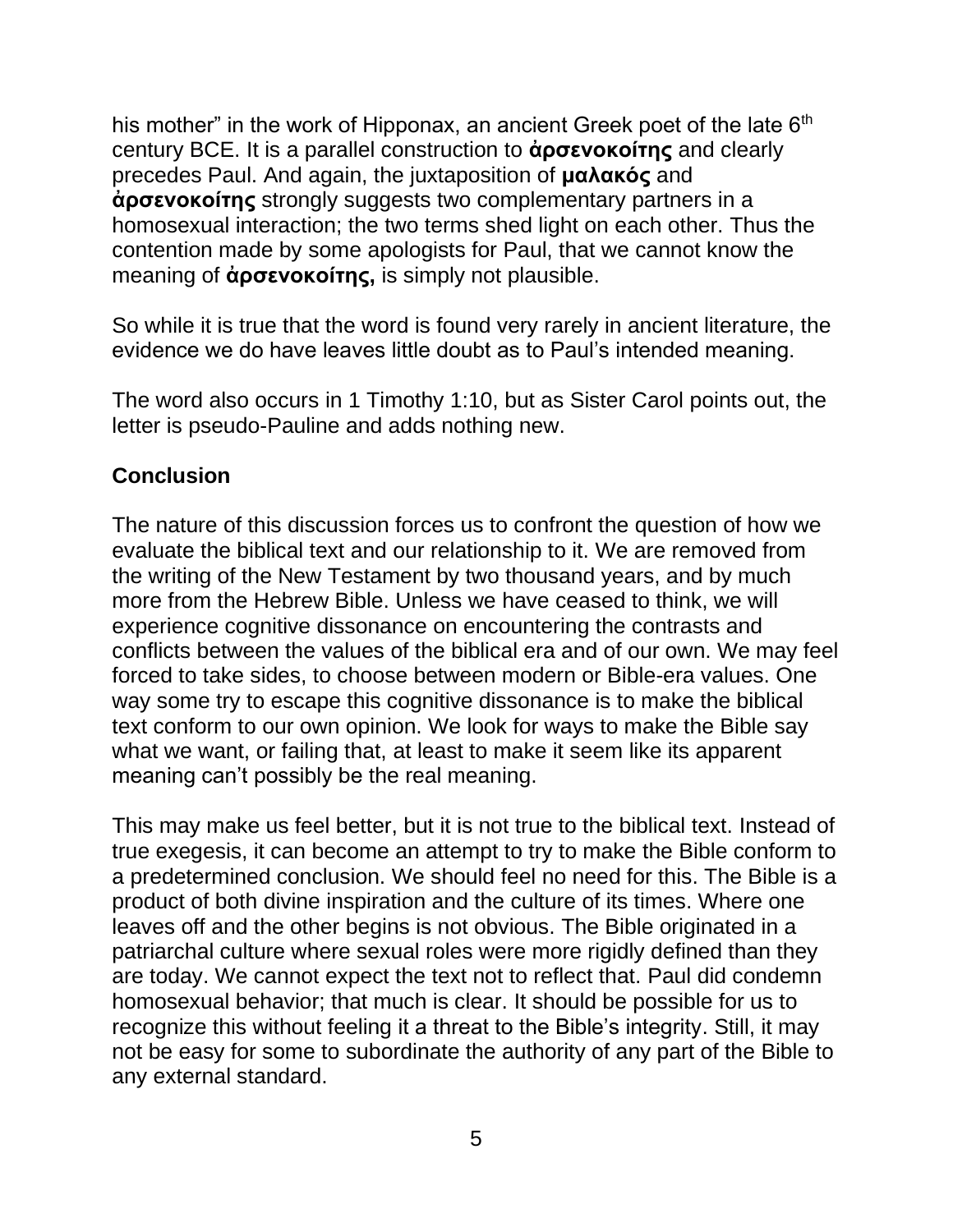Conservative Evangelicalism solves this problem with the doctrine of *biblical inerrancy.* The biblical text "as written" is the ultimate standard of truth (totally ignoring the ambiguities of the translation process, but that is another discussion). We pay a huge price for biblical inerrancy, and discrimination against LGBT people is no small part of that. But what is the alternative? Must we then discard the Bible's authority altogether? Is the Bible then subject to whatever values happen to be fashionable?

Absolutely not. Discarding biblical inerrancy does not mean subordinating the Bible to any currently popular idea. Rather, the Bible can and should be its own judge. Its writings span centuries and reflect an evolution in the understanding of reality and of God. The height of that evolution comes to us through Jesus Christ. Numbers 15 tells us that God commands the stoning of sabbath breakers. But in John 8 Jesus stops the stoning of an adulterous woman. The Bible itself changes; it corrects itself, and that is the fatal flaw in the doctrine of biblical inerrancy.

Everything, including the Bible itself, and including the words of Paul, is subject to the standard of Jesus Christ. As Sister Carol points out, Jesus himself had nothing to say about homosexuality. But he did reach out to people who were different, who were marginalized, whom society rejected. That he would have condemned people for not being heterosexual is unthinkable. Jesus provides the only standard we need.

And to be fair to Paul, he could not have had any notion of what today we understand as sexual orientation. If he had, he might have expressed himself differently – or maybe not. It is only recently (actually within my lifetime) that, in our society at least, the stigma on homosexuality is beginning to disappear. Since Paul calls such relations "unnatural," it is not unlikely that were he alive today, his position on such matters would be conservative. In any case, Paul said what he said, in some of the clearest statements to be found in the Pauline letters. Trying to make him say what he did not, just because it makes us feel more comfortable, or even because we think it might serve a moral purpose, is not a fruitful exercise.

We understand much more now about human psychology and physiology than was known in the first century, but biblical inerrancy would freeze the state of our knowledge to what it was two millennia ago. Understandably, people now armed with this new knowledge want a response to the evangelical assertion that the Bible condemns homosexuality. The proper